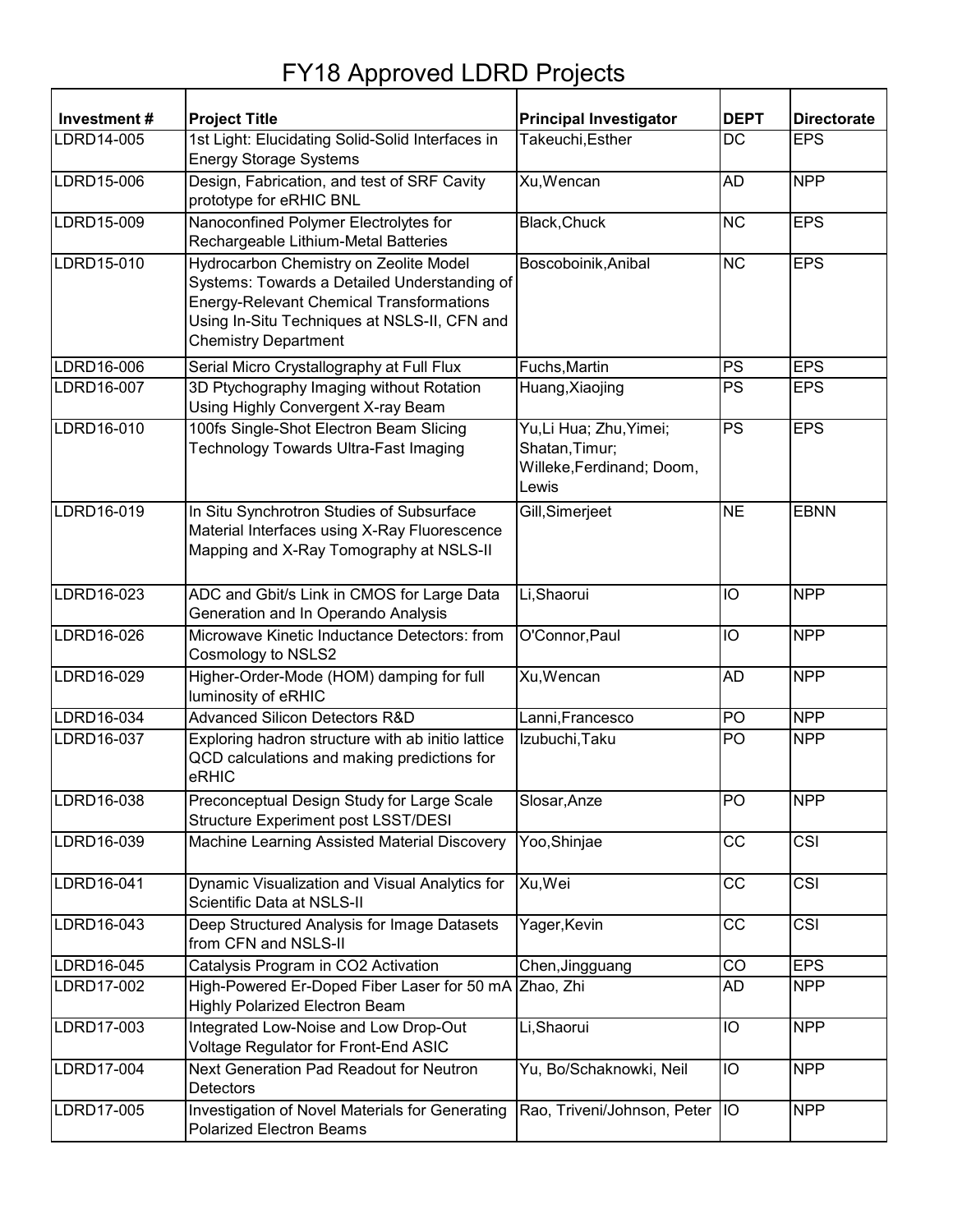| Investment#  | <b>Project Title</b>                                                                                                       | <b>Principal Investigator</b>                  | <b>DEPT</b>              | <b>Directorate</b>      |
|--------------|----------------------------------------------------------------------------------------------------------------------------|------------------------------------------------|--------------------------|-------------------------|
| LDRD17-011   | Engineered Protein Arrays for Structural and In-Gang, Oleg<br>Operando Studies                                             |                                                | <b>NC</b>                | <b>EPS</b>              |
| LDRD17-015   | NSLS-II High Brightness Upgrade Design<br><b>Studies</b>                                                                   | Blum, Eric                                     | $\overline{\mathsf{PS}}$ | <b>EPS</b>              |
| LDRD17-016   | Diffraction-limited and wavefront preserving<br>reflective optics development                                              | Idir, Mourad                                   | <b>PS</b>                | <b>EPS</b>              |
| LDRD17-017   | Development of Compact, High Efficiency<br>Nanofocusing Optics for Hard X-Ray Nano-<br>Imaging                             | Nazaretski, Evgeny                             | <b>PS</b>                | <b>EPS</b>              |
| LDRD17-018   | Genomes to Predictive Biology: Machine<br>Learning for the Integration of Inter-Species<br><b>Functional Genomics Data</b> | Blaby, lan                                     | BI                       | <b>EBNN</b>             |
| LDRD17-023   | Molecular Mechanisms of Alkane Hydroxylation Liu, Qun                                                                      |                                                | BI                       | <b>EBNN</b>             |
| LDRD17-024   | Development of a New Approach to Remotely<br>Measure Limitations on Plant Growth                                           | Rogers, Alistair                               | <b>EE</b>                | <b>EBNN</b>             |
| LDRD17-029   | High Performance X-ray Diffraction Simulation<br>Toolkit Using GPU and CPU Clusters                                        | Xu, Wei / Lin, Meifeng                         | $\overline{cc}$          | $\overline{\text{CSI}}$ |
| LDRD18-002   | Analysis on the Wire (AoW)                                                                                                 | Katramatos, Dimitrios                          | CSI                      | <b>CSI</b>              |
| LDRD18-005   | Provenance-enabled sample measurements<br>and tracking for multi-modal analysis and<br>predictive synthesis                | Pouchard, Line                                 | <b>CSI</b>               | <b>CSI</b>              |
| LDRD18-009   | Visualization toward White-Box Machine<br>Learning for Image Registration in Multi-modal<br>Imaging and Analysis           | Lin, Yuewei/Xu, Wei                            | $\overline{\text{CSI}}$  | $\overline{\text{CSI}}$ |
| LDRD18-015   | Operando Studies of 3D Printing with<br>Nanostructured Inks                                                                | Wiegart, Lutz                                  | <b>PS</b>                | <b>EPS</b>              |
| LDRD18-017   | Electrolyte Flow Battery for Smart Grid<br>Application                                                                     | Gan, Hong/Takeuchi. Ester                      | <b>EPS</b>               | <b>EPS</b>              |
| LDRD18-020   | Novel Development of Deep Learning and<br>Radar Data Assimilation for Energy Resilience<br>and Grid Reliability            | Jensen, Michael                                | EE                       | <b>EBNN</b>             |
| LDRD18-022   | Interdisciplinary Cyber-Security Framework                                                                                 | DePhillips, Michael                            | <b>NN</b>                | <b>EBNN</b>             |
| LDRD18-026   | Electron Beam Formation via lonization<br>Injection for Next<br>Generation Accelerator R&D                                 | Swinson, Christina                             | AD                       | <b>NPP</b>              |
| LDRD18-028   | Tunable High Power FPC for Storage SRF<br>cavity                                                                           | Xu, Wencan                                     | CAD                      | <b>NPP</b>              |
| LDRD18-030   | Investigation of surface charge limit of GaAs                                                                              | Rao, Triveni / Tsang,<br>Thomas / Wang, Erdong | PO                       | <b>NPP</b>              |
| LDRD18-036   | Finding a Lifshitz Point with the Beam Energy<br>Scan II                                                                   | Pisarski, Robert                               | PO.                      | <b>NPP</b>              |
| LDRD18-038   | Ultra-fast high-granularity silicon sensor<br>technology for photon science                                                | Tricoli, Alexander                             | PO                       | <b>NPP</b>              |
| LDRD18-046   | Enabling Sustainable Ammonia Synthesis<br>through Ambient and High Pressure Synchtron<br><b>Techniques</b>                 | Rodriguez, Jose / Stavitski,<br>E.             | CO/PSD                   | <b>EPS</b>              |
| S-LDRD18-033 | Micro-pattern gas detectors for EIC                                                                                        | Kiselev, Alexander; Woody,<br>Craig            | <b>PO</b>                | <b>NPP</b>              |